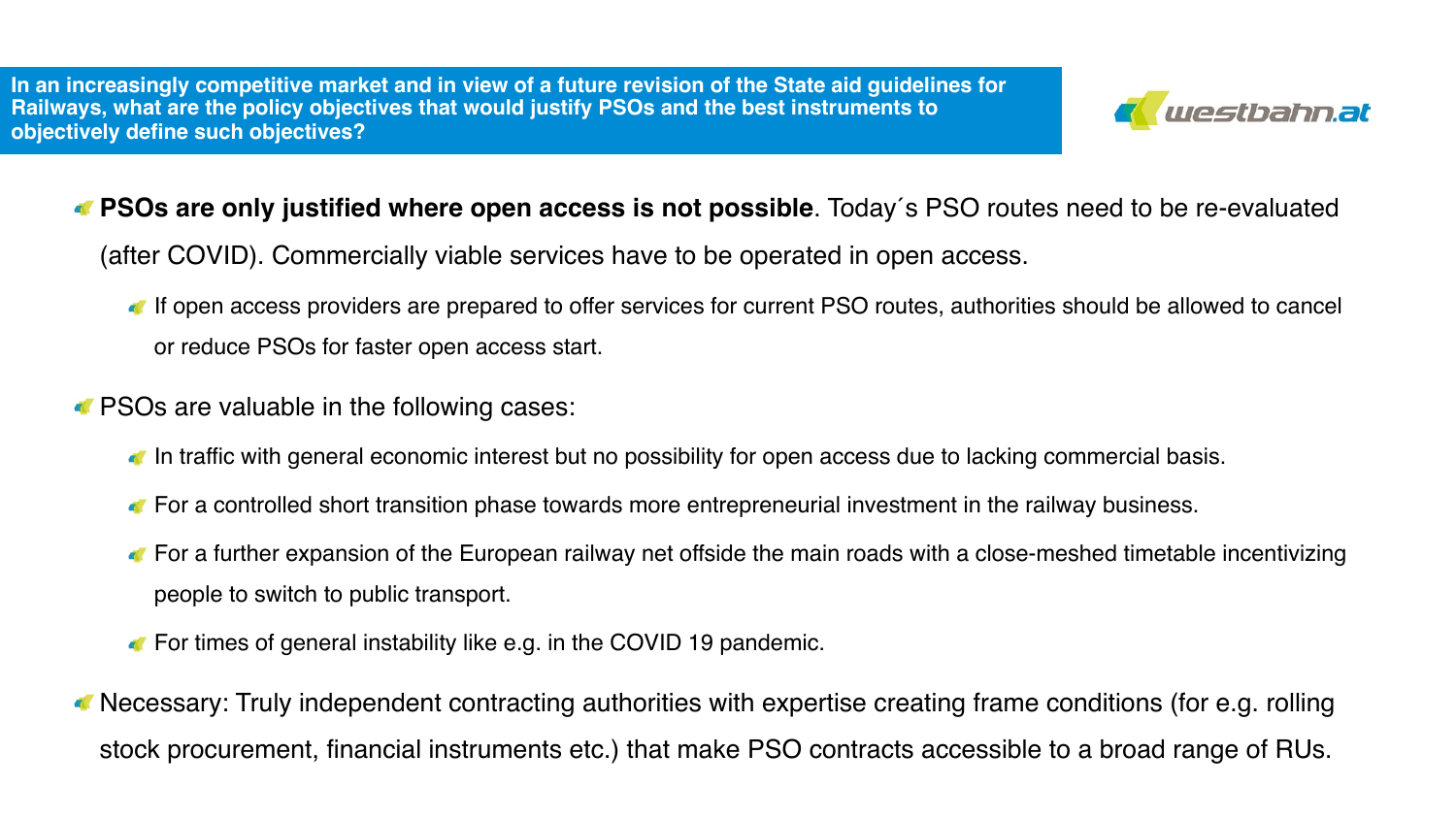**Should PSOs be extended to micro mobility/on-demand services and how to accommodate multimodal public service contracts?** 



- Micro mobility should be included in a multimodal PSO in order to solve the first/last mile topic.
	- Incumbents (who have partly developed their own micro mobility solutions) **must not** be treated preferentially.
	- Its quality must correspond to that of the railway service.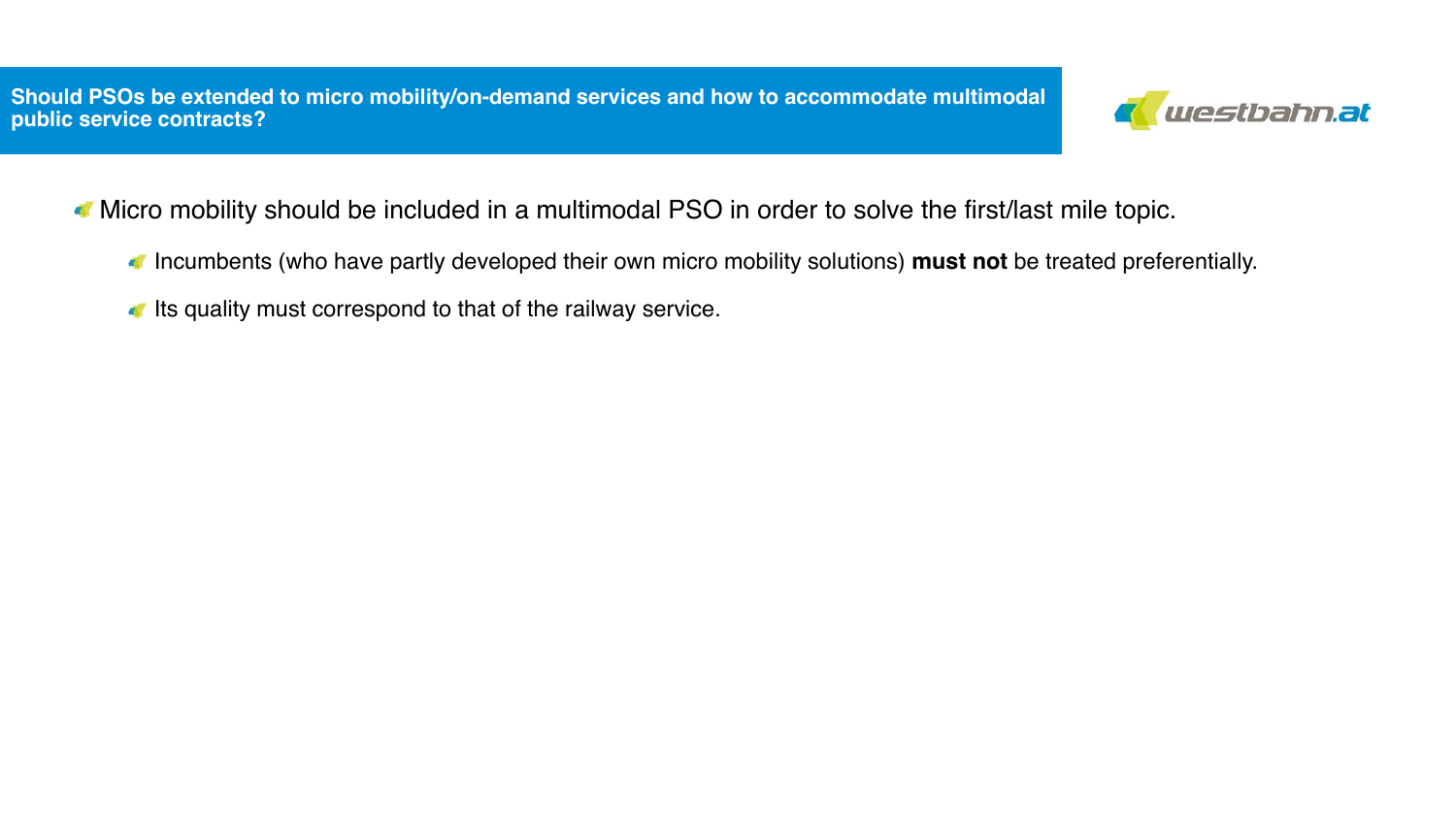

## Major problem: **Abuse of dominant market position** by incumbents entrusted with PSO traffic.

- Their inherited market power is further strengthened by public contracts.
- By use of the concentrated power of their network and an integrated company structure they aim at driving private operators (who can usually only provide point-to-point traffic) out of the market.
- Often the essential control lever of the infrastructure usage charge is applied. In a PSO, this is paid for in full by the public sector.
	- An increase of the user charge always has a negative effect on the private provider.
	- **C** Positive network effects resulting from the incumbent's network are not sufficiently taken into account when calculating the PSO compensation.
	- It's highly likely that incumbents are being overcompensated by PSO contracts.
- Conclusion: Commercial and PSO traffics **must not overlap**.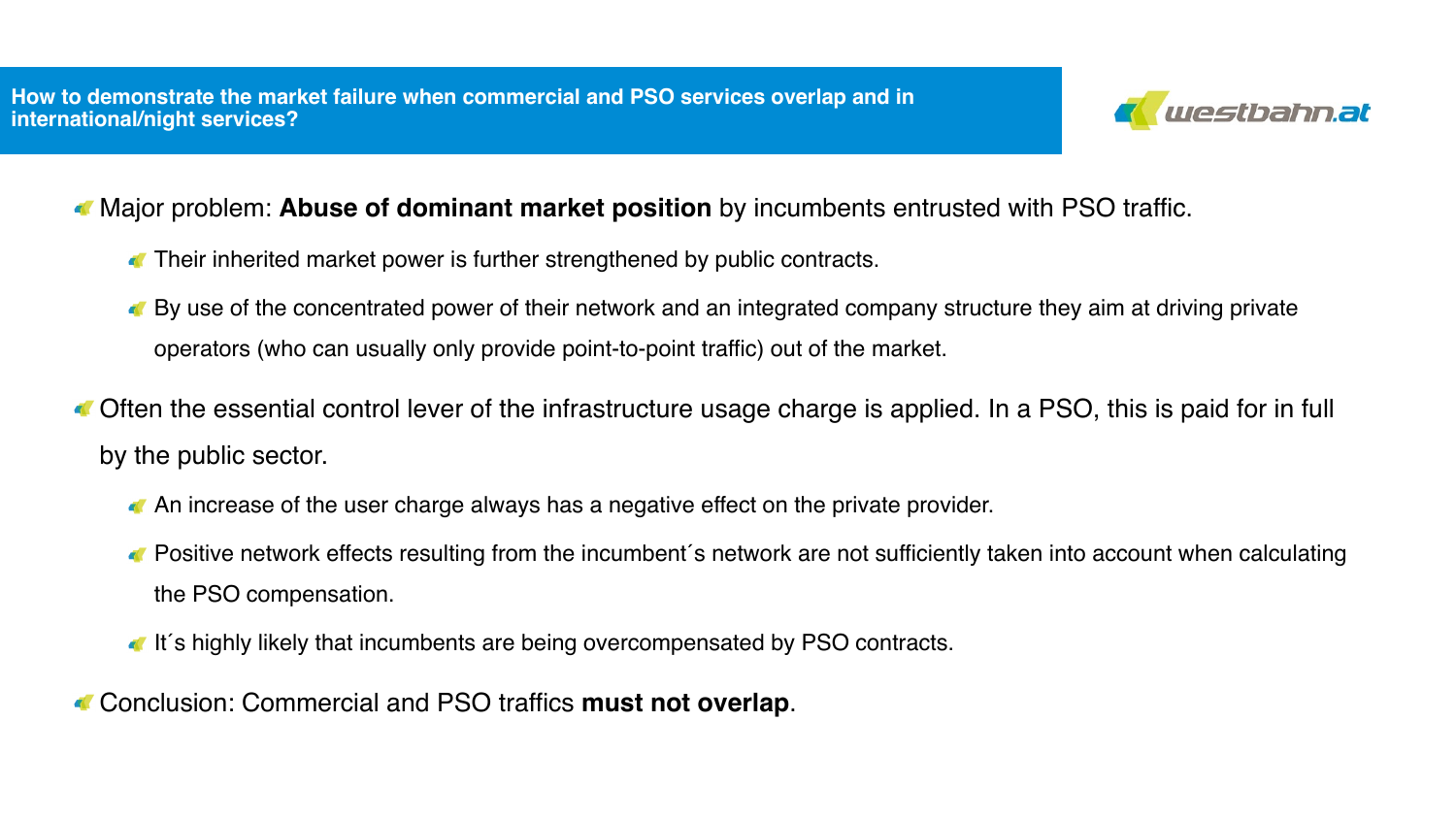

- Incremental change will not bring about climate neutrality by 2050.
- **Top down approach** is necessary: What goal of demand do we want (or need) to reach?
	- **Market research will provide data telling us where we stand.**
	- **From that we must derive strict measures.**
- By the way: 2011´s White Paper on Traffic says it all.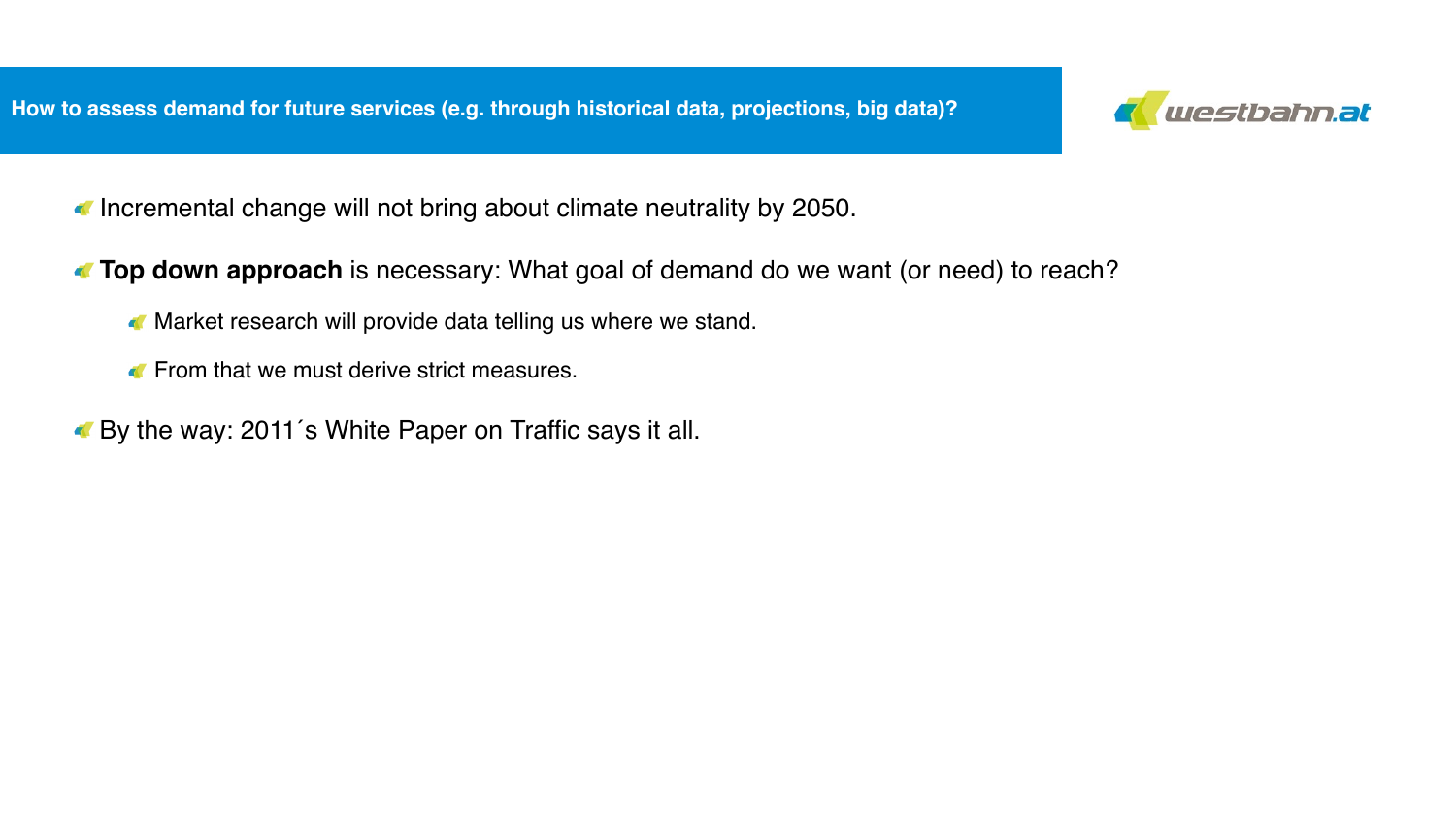**How should the possibility of pooling cost-covering with not cost-covering services within a public service contract be interpreted in view of complying with the proportionality principle when specifying PSO?** 



- With regard to the legal framework, it is inadmissible to order traffic that can actually be operated on a commercial basis under a PSO contract.
- If economically viable and PSO traffics are pooled, private operators are deprived of any possibility to start a commercially viable traffic.
	- Such a combination does not prevent public funds to be used to introduce a publicly subsidized price war on the routes operated by the private operator.
- Pooling cost-covering and not cost-covering services **must thus be fully prevented**.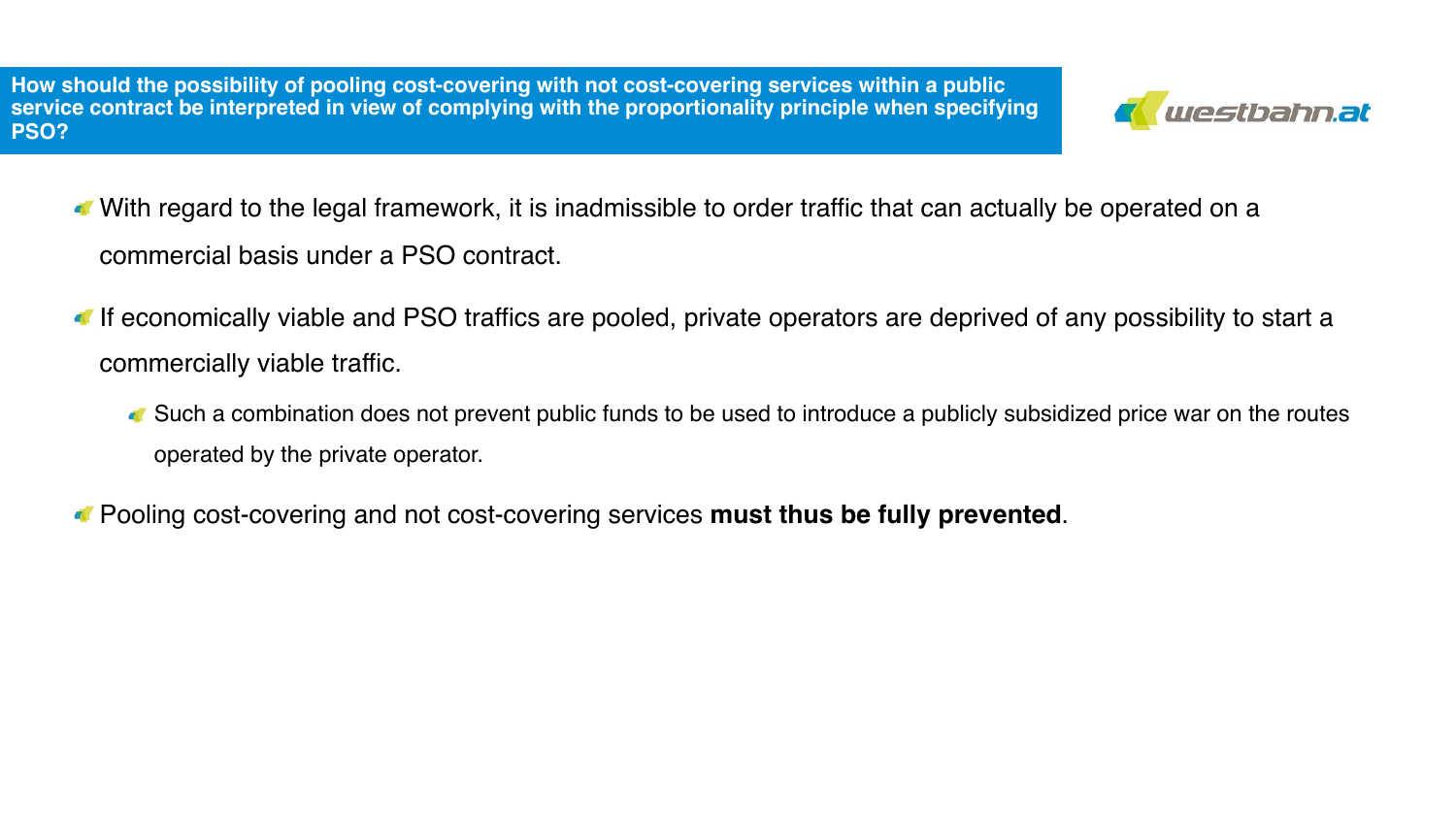

- If these (and other) rules can be guaranteed, "real" PSOs should be increased:
	- There must be a contracting authority that knows the structure and requirements of the respective region/traffic.
	- Any PSO must have clear and compliable rules.
	- The frame conditions must attract a sufficient number of interested RUs, including smaller ones.
	- **Appropriate lead and preparation times must be allowed for.**
- Nevertheless, a general rule ensures that all market participants that are subject to certain framework conditions can participate in it.
	- The negative market-distorting effects of PSO awards can be avoided with such regulations.
- Conclusion: A general rule **is always preferable** to a PSO award.